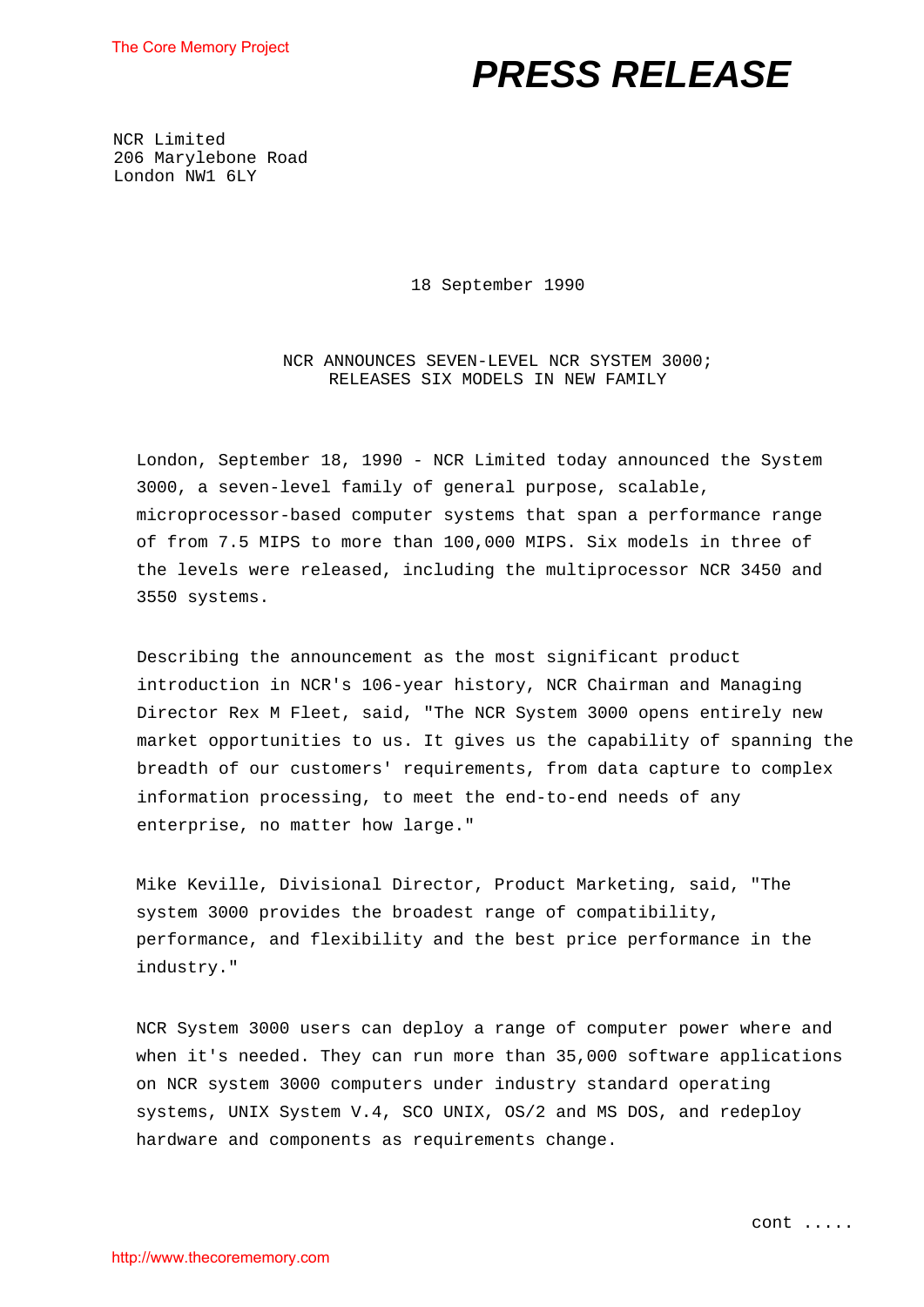#### **SEVEN LEVELS OF NCR SYSTEM 3000**

The NCR System 3000 is composed of seven levels. They will range from mobile computers in the field, desktop computers, workgroup Servers up through the most powerful enterprise-wide computers.

- Level 3100 models will be easy-to-use mobile and portable computers, designed to bring 'hands-on' computing to where the work is;

- Level 3200 models will be entry-level desktop computers with a broad performance range configurable into a space-saving footprint;

- Level 3300 models are powerful desktop systems with a wide range of performance options and broad configurability in a footprint suitable for office environments;

- Level 3400 models are the entry into scalable multiprocessor servers utilising tightly-coupled microprocessor architecture providing the best price/performance in the industry;

- Level 3500 models offer mainframe-class reliability, data integrity, configurability and performance through scalable, symmetric multiprocessors;

- Level 3600 models will be the new price/performance successors to expensive mainframe clusters;

- Level 3700 models will offer unprecedented total performance. Configurable with thousands of processors, they will support the most demanding business applications.

: ~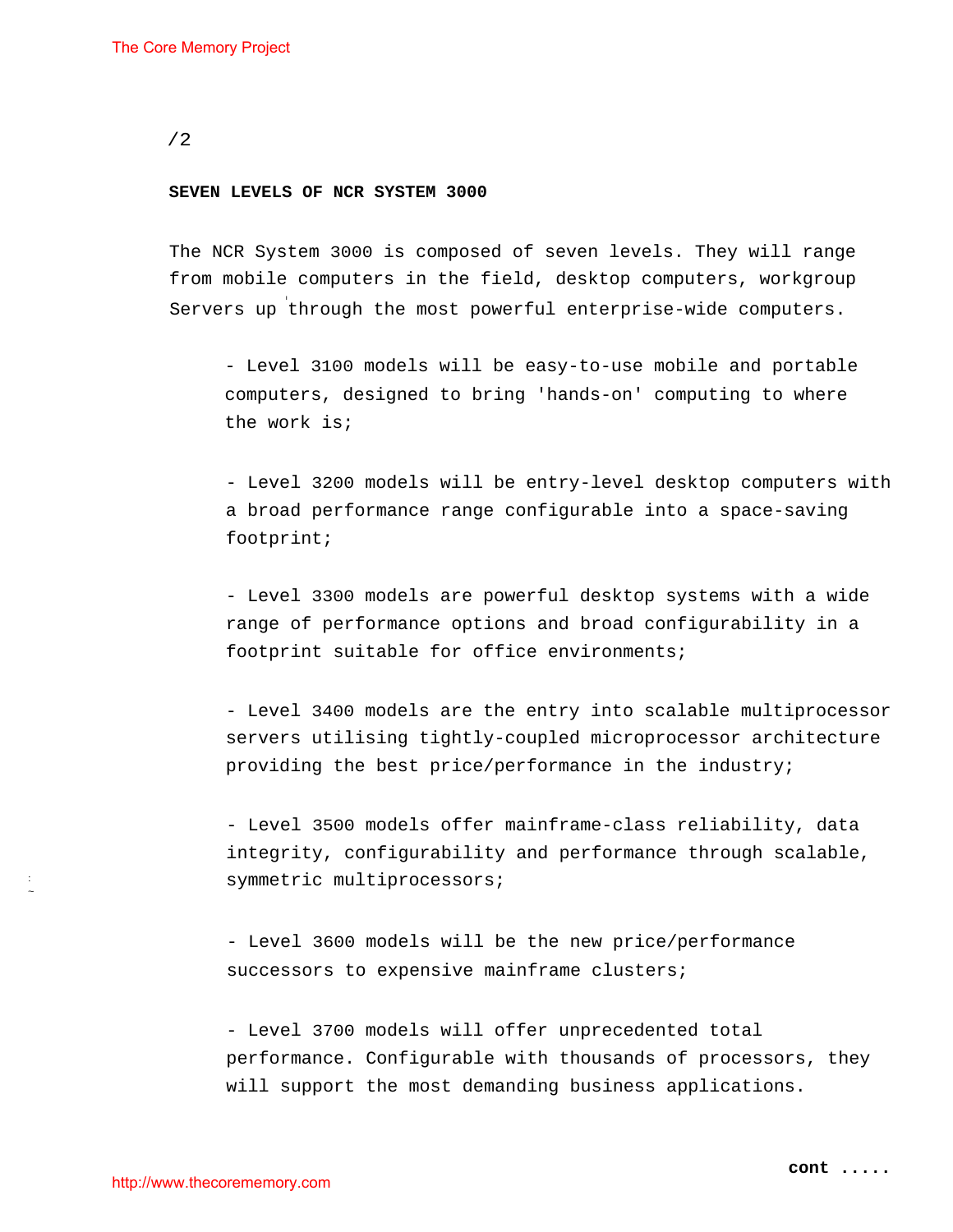"Our new family of general purpose computers meets customers' needs for flexibility. It does this through built-in compatibility and performance. We call this scalability. Scalable compatibility and scalable performance are the common threads that run through the seven levels of this powerful family of computers," said Keville.

According to Fleet, the NCR System 3000 achieves these attributes through NCR's pioneering work in open systems, parallel architectures, microprocessor technologies and Application-Specific Integrated circuits (ASICs) along with the contributions from key industry alliances. The result is NCR System 3000 features including:

- A common Intel Corp. microprocessor-based instruction set that provides object-level compatibility;

- Use of industry standard operating systems - UNIX V.4, SCO UNIX, OS/2 and MS DOS - that offer access to more than 35,000 software packages;

- Support of industry-standard interfaces such as the Small Computer System Interface (SCSI) and Micro Channel Architecture (MCA). This provides compatibility with SCSIbased input/output devices, such as magnetic or optical disks, CD-ROMS, tapes, printers and MCA compatible add-in controllers across the entire family;

- Use of technically-advanced mass storage subsystems based on disk-array technology;

A system architecture that takes advantage of three powerful computing designs - uniprocessor, tightly-coupled multiprocessors, and loosely-coupled parallel processing.

cont ••••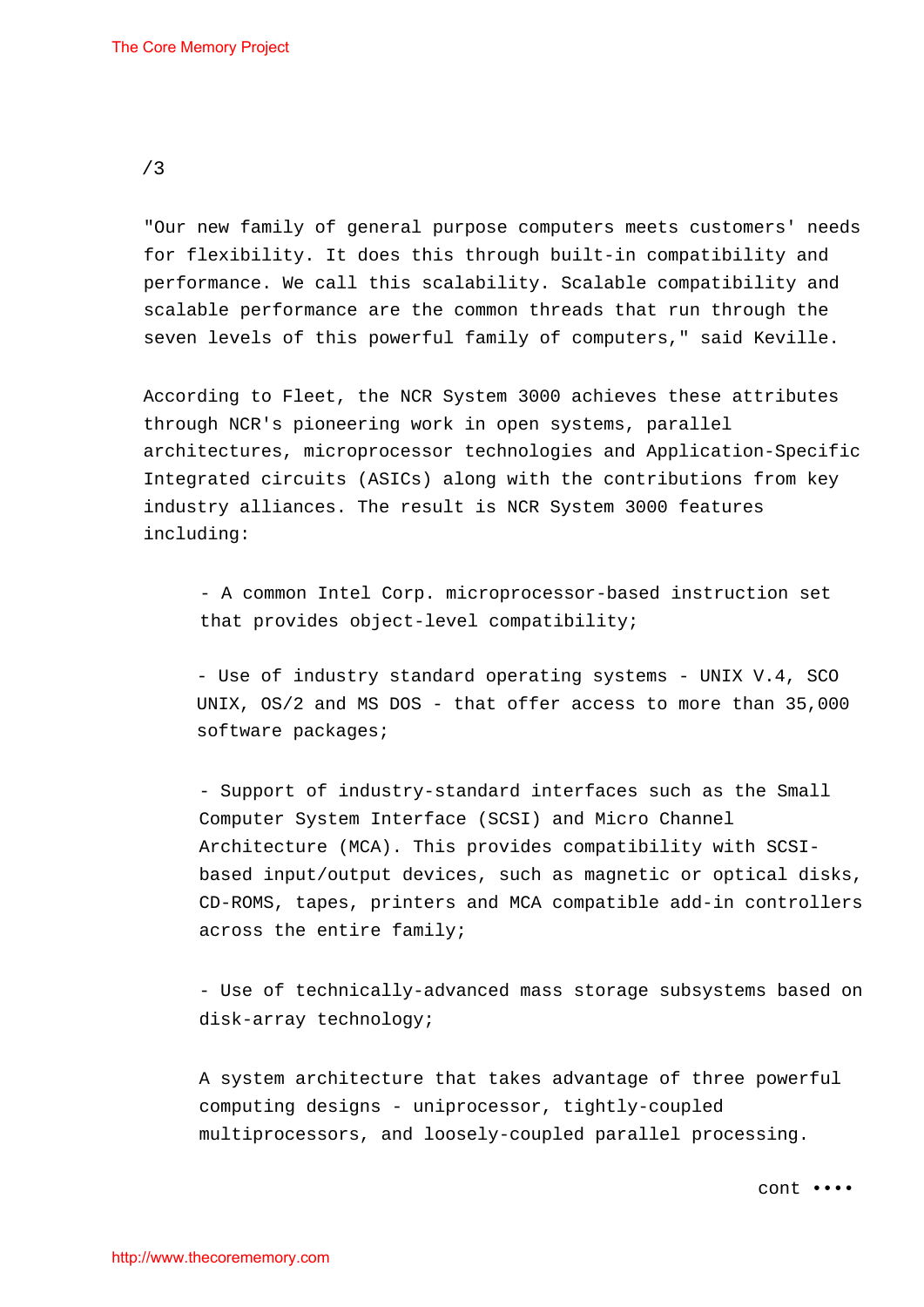#### **NCR 3300 MODELS**

NCR released for sale three uniprocessor models; the NCR, 3320, 3340, and 3345. Each functions as a fully-configurable, highperformance workstation as well as an entry-level workgroup server. Scalable power is achieved through the use of an Intel 386sx 20MHz, or a 486 25 MHz or 33MHz processor providing from 7.5 to 27 MIPS. Memory options range from 2 to 64 megabytes with internal disk storage of up to 680 megabytes. A 4-slot, 20 megabytes-per-second MCA I/O bus is standard and supports up to 32 direct connections or 64 Local Area Network-based (LAN) connections. The Systems range in price from £3,000 to £36,000 and all models are available for immediate delivery.

#### **NCR 3400 MODELS**

Two models were released in the Level 3400. The NCR 3445 is a powerful uniprocessor server based on an Intel 486 33 MHz microprocessor that provides 27 MIPS of compute power. This model features memory options of four to 64 Megabytes, SCSI up to 5.0 megabytes per second and internal disk storage options of up to 3.3 gigabytes. A processor/memory bus, with a bandwidth of 176 megabytes per second and a seven-slot, 20 megabytes-per-second MCA I/O bus are featured. The NCR 3445 can support up to 128 connections in any combination of direct or LAN attachments. The NCR 3445 has a price range of from £12,000 to £50,000 and is available for immediate delivery.

The NCR 3450 is a new entry-level, multiprocessor server operating under the NCR UNIX V.4 multiprocessing operating system. Scalable performance results from the use of one to four Intel 486 50 MHz microprocessors providing from 40 to 160 MIPS. The model offers memory options of 4 to 256 megabytes, SCSI up to 10 megabytes per second, internal and external disk storage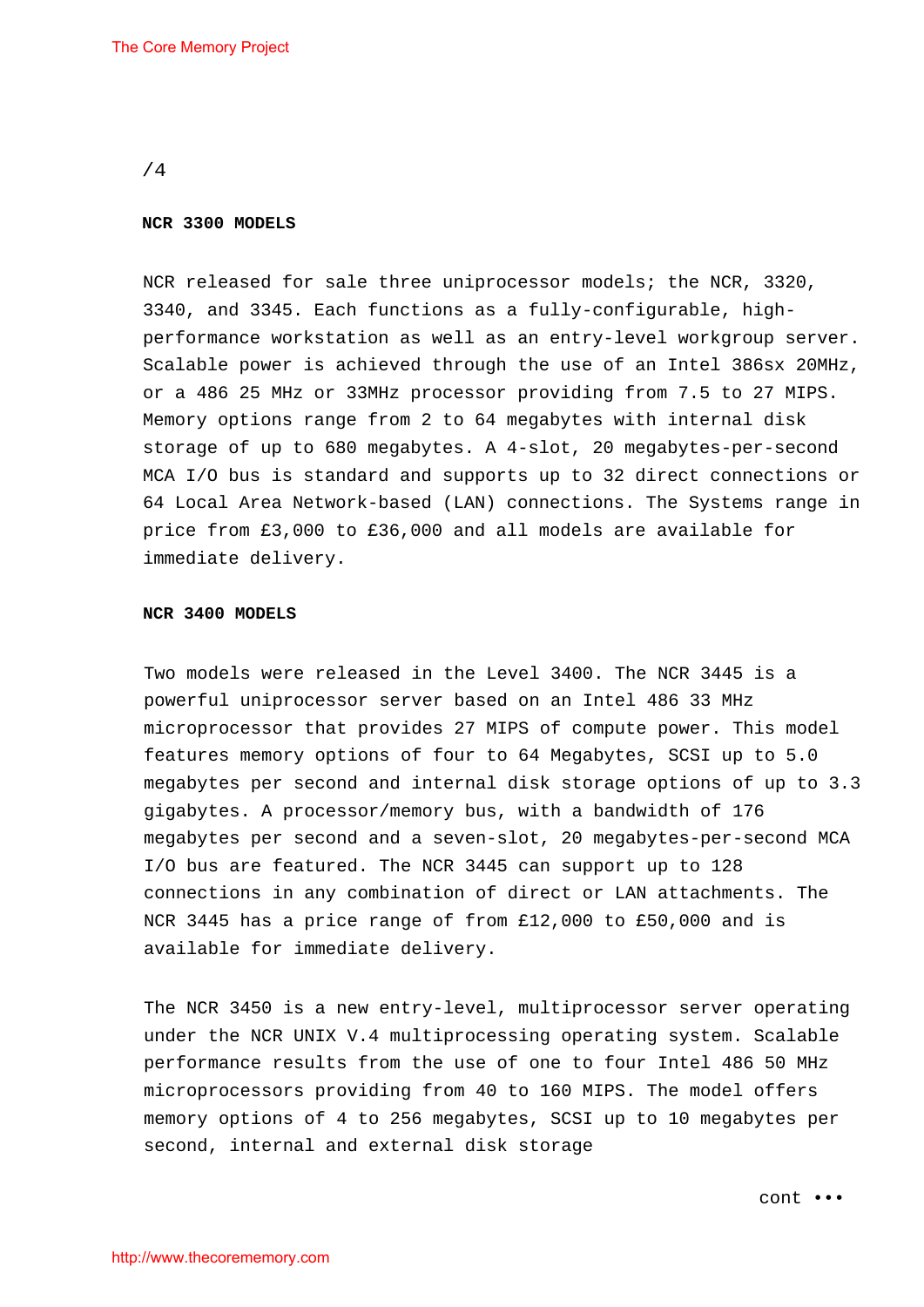options of up to 6.0 gigabytes and 50 gigabytes respectively including an arrayed disk option. An 8-slot 80 megabytes per second MCA I/O bus and dual 32-bit processor/memory buses, with a combined bandwidth of 200 megabytes per second, support up to 256 connections in any combination of direct or LAN attachments. The model has a price range of £20,000 to £125,000. Initial customer deliveries beginning in the second quarter of 1991.

#### **NCR 3550 MODEL**

The most powerful of the six models released today is the new NCR 3550, a symmetric, multiprocessor, "mainframe class" computer system. The NCR 3550 utilises the new NCR UNIX V.4 multiprocessor operating system. Incremental performance results from use of two to eight Intel 486 50 MHz microprocessors providing 80 to 320 MIPS. Memory options range from 16 to 256 megabytes with internal disk storage up to 13 gigabytes and external disk array capacities of up to 50 gigabytes. Two eight-slot, 80 megabyte MCA buses provide an aggregate throughput of 160 megabytes per second and dual 64-bit processor/memory buses result in a combined bandwidth of up to 400 megabytes per second. The system can support more than 1,000 direct or LAN connections. Prices range from £63,000 to £500,000 with first customer deliveries scheduled for the second quarter of 1991.

The company also announced details of plans for future products in levels 3100, 3200, 3600 and 3700 which span a power range of from 7.5 MIPS to more than 100,000 MIPS.

NCR develops, manufactures, markets and supports business information processing systems for world-wide markets.

#### ENDS

UNIX is a registered trademark of UNIX System Laboratories, Inc. SCO is a registered trademark of The Santa Cruz operations, Inc. Micro Channel Architecture is a registered trademark of IBM corporation. MS DOS is a registered trademark of Microsoft Corporation.